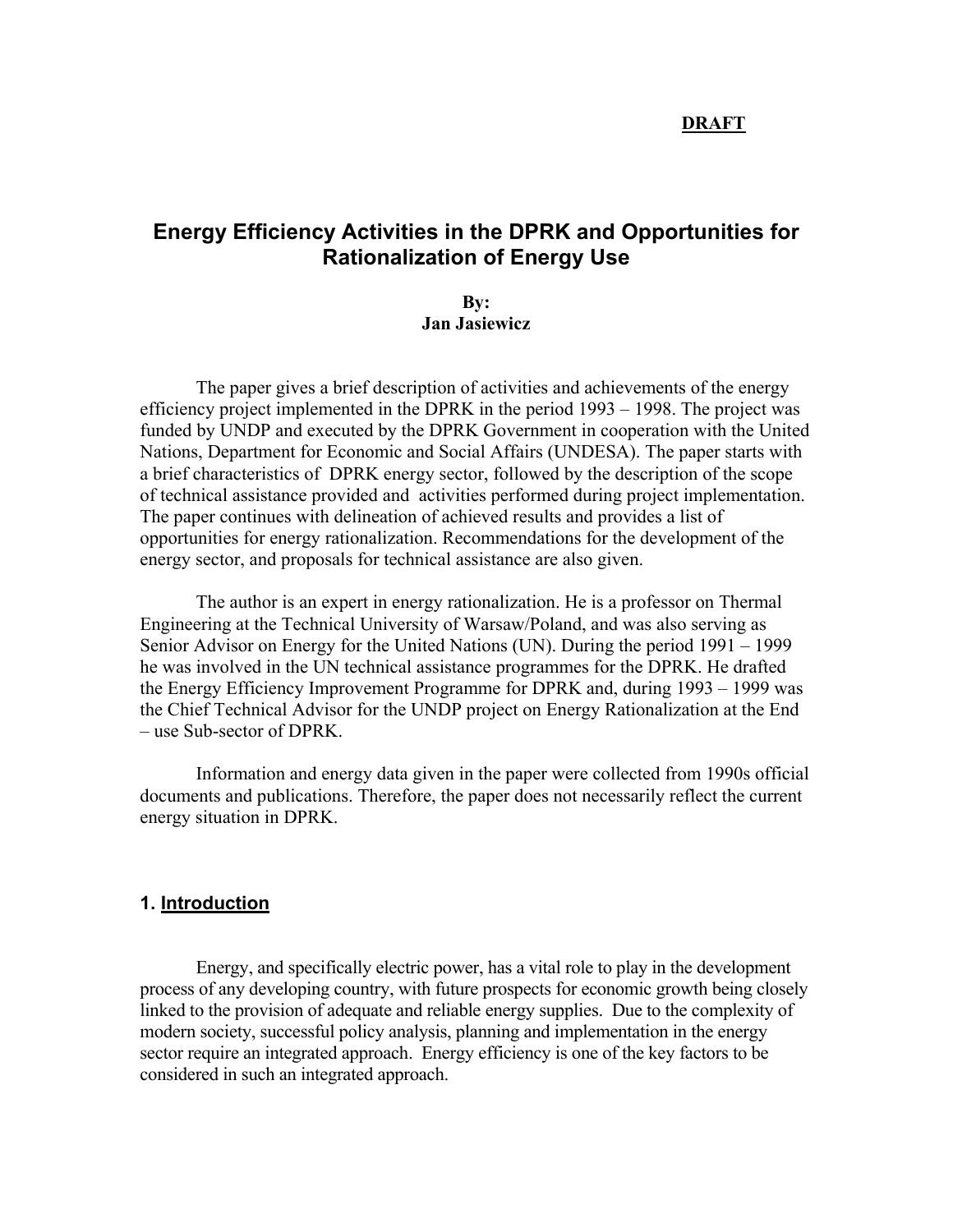The prerequisites for energy efficiency include both:

- efficient production of energy, by ensuring the least cost supply mix, and
- efficient consumption of energy, by ensuring optimal energy use and resources allocation.

DPRK has two major indigenous sources of energy, coal and hydropower. Both prime sources of energy are the main contributors in generating electric power, however, the entire economy is dominated by coal. Coal is the main commercial energy source in DPRK. It is estimated that about 40 per cent of its supply is consumed by the electric power sector and 35 - 40 per cent as fuel in industries. The transport sector is the main oil consumer.

DPRK relies heavily on coal for meeting its energy needs. About 85 per cent of the total primary energy consumed in the country is in the form of coal. From the environmental point of view, coal use is the primary cause of the high level of particulates in many urban and industrial areas of DPRK. It is also the main source of greenhouse gases; carbon, sulphur dioxides, and nitrogen oxides resulting from different combustion processes. Industries and the power sector consume about 75 per cent of all coal available and therefore they are the main contributors to the greenhouse gases generation in the country. It is estimated that the carbon dioxide emissions by both sectors account for approximately 60 million Tons per annum. The amount of ash and slag produced by them is 20-30 million Tons per annum.

The economy of DPR Korea is very energy intensive. The 1987 figure of the national energy-intensity exceeds 2 tons of oil equivalent (2 TOE) per US \$ 1,000 of GNP generated. This figure indicates on existing energy-intensive industries as well as on applied technologies which are energy inefficient. It also reveals inefficient energy utilization in all sectors of the economy.

The primary energy consumption per capita is almost 2 TOE per year (1987).

 There are large opportunities for energy rationalization and conservation in various sectors of the economy. It is estimated that the potential for energy conservation ranges from 20 to 60 per cent.

## Main Characteristics of the Energy Sector:

 From the conclusions drawn upon reviewing the DPRK energy sector, the main characteristics of the sector are the following:

- a) Shortage of energy supply in general, and electric power in particular, relative to the growing demand.
- b) High dependence on coal, the primary energy supply in the country, causing environment pollution.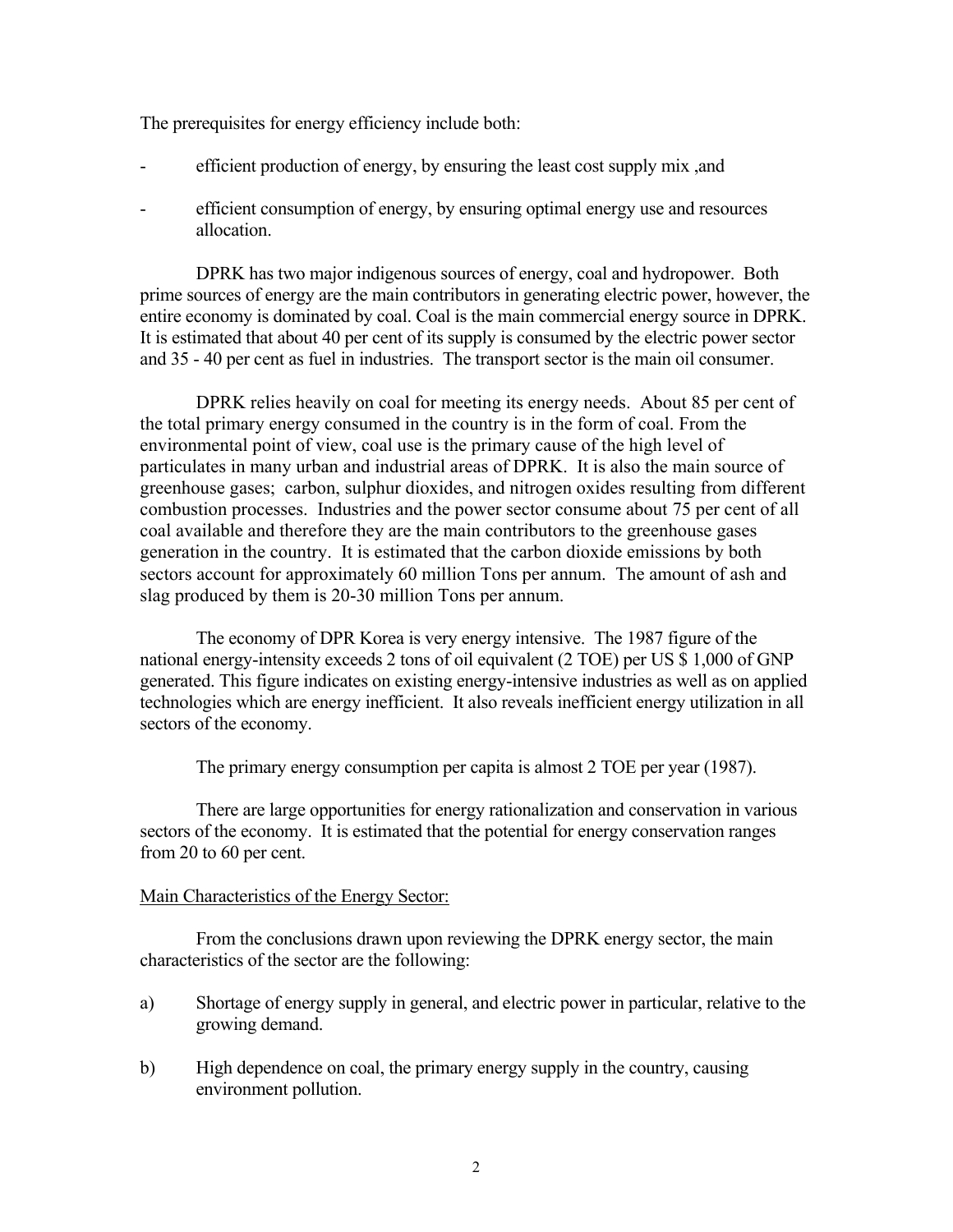- c) Energy-intensive industries indicating old-fashioned and energy-inefficient technologies.
- d) No single body or institution is responsible for the overall energy assessment and analysis.
- e) Lack of a framework to relate energy development plans to the national economy plans.
- f) Comprehensive energy planning is virtually non-existent
- g) The information infrastructure is generally weak and the introduction of microcomputers in technical and administrative areas is limited.
- h) Scarcity of qualified and skilled technical staff for design, implementation, and operation of energy projects. Trained policy-making and management staff is also lacking.
- i) Lack of comprehensive energy rationalization policies and standards aiming to decrease waste to improve the efficiency of energy-use, and to curb the energy consumption.
- j) Until 1999 the UNDP was the only source of external technical assistance to the energy sector.

## **2. Activities on Energy Use Rationalization in the DPRK**

 Limited availability of energy in DPRK poses itself a serious constraint on development of the national economy. Energy shortages have presented at all levels in industrial, transport and in domestic sectors a serious problem.

This field has been a major concern of the DPRK Government as it become apparent to pertinent authorities that the methods and technologies of energy utilization at the consumer level are inefficient. This leads to burning of larger amounts of fossil fuels, and consequently, massive pollution of the environment. Particularly in industries, the energy conservation potential is high and is estimated to be 30 - 50 per cent of current consumption. There are very limited and uncoordinated activities on energy rationalization and enhancement of energy efficiency at the consumer level. Qualified staff and expertise are lacking.

Overall excessive energy loss at the industrial end use is estimated to exceed 6 million tons coal equivalent in the whole country, and it is reported that with the rational use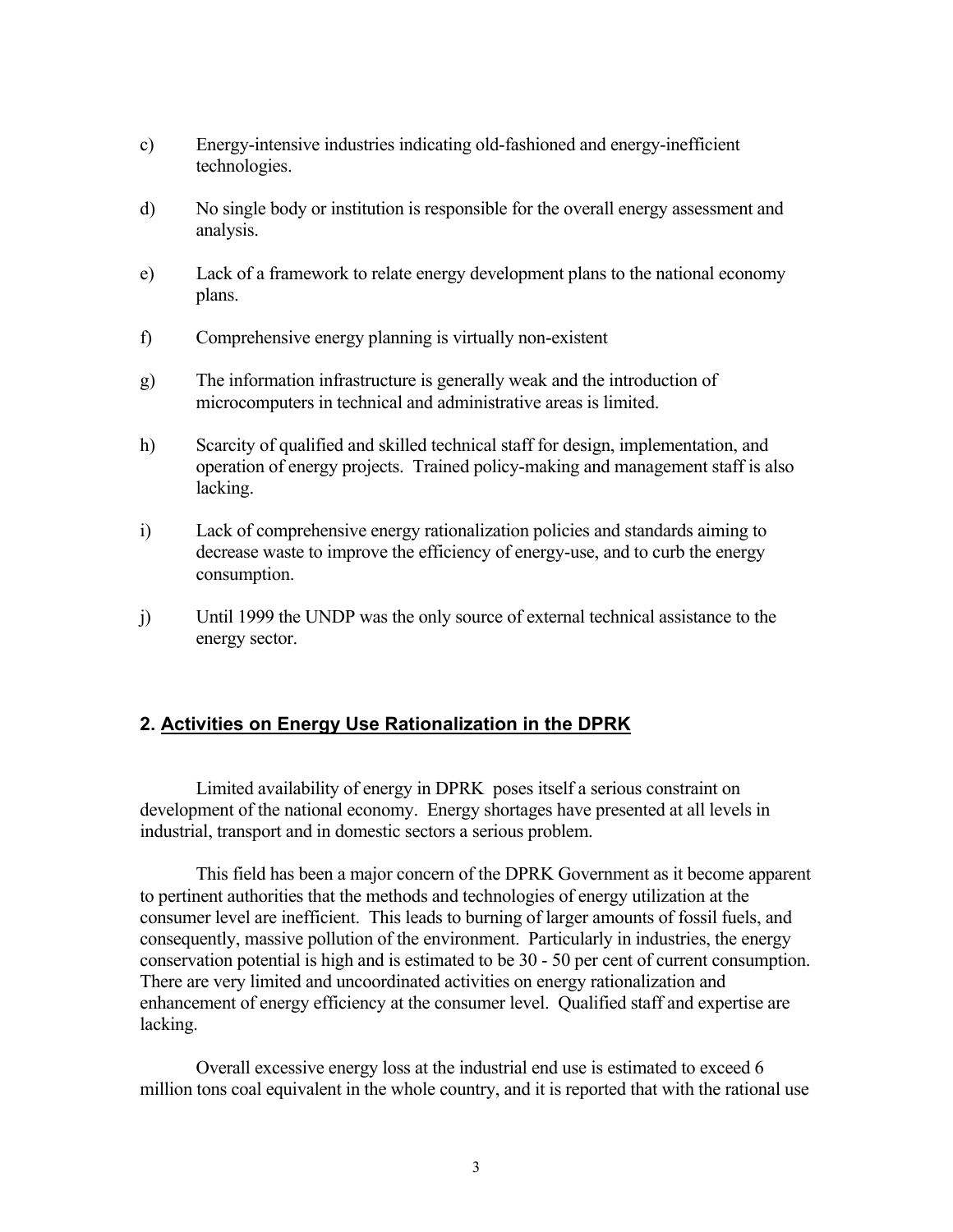of only high temperature waste heat, about 400 MW of additional equivalent electricity generating capacity would be available.

Out-of-date technology and obsolete equipment cause large amount of energy waste due to hardware deterioration, and moreover inadequate energy management contributes to significant energy loss.

 Most of the industrial furnaces exhausting waste gas of temperature higher than 500 °C are still not equipped with heat recovery installations. Thermal insulation of heat piping and furnace walls is not adequate due to lack of insulating materials. Therefore production and sales of high quality thermal insulation of various shapes and sizes, with different temperature ranges are essential for energy saving.

 In general, inefficient furnaces (kilns, ovens) exhaust harmful waste gas with abundant heat causing not only heat loss but also severe air pollution. Modern heat exchangers using heat pipes, corrosion-preventing measures are not in use so far and heat pumps for heating, cooling and air conditioning, based on use of waste heat is not available in practice.

 Substantial inefficiency of energy use is also recorded in other sectors of the economy i. e. residential, transport, commercial.

In particular, weakness of public awareness of the importance of energy conservation appears to be a negative factor in solving the energy problem. Insufficient energy statistics and lack of an energy data bank aggravate the situation, and do not allow to develop an exact energy strategy. In addition, the capability of the technical staff needs to be upgraded in all topics of energy rationalization and planning.

 The Government of DPRK being aware on the low energy efficiency of the national economy requested for foreign assistance to rationalize the utilization of energy, in the first instance in the industrial sector. The project "Energy Rationalization at the End – Use Sub-Sector" was formulated by UNDESA in 1991, and its cost was supported by UNDP. The project was nationally executed during 1993 – 1998, in cooperation with UNDESA.

The project contains three development objectives:

- Set up of the Center for Rational Use of Energy (CRUE) and strengthen its human and equipment capabilities,
- Set up the national energy supply and energy demand data system, and develop the sectoral energy consumption diagnosis,
- Provide direct assistance to industries on energy rationalization by implementation of the energy audit and demonstration pilot project programmes.

The brief description of the project outputs is given in continuation.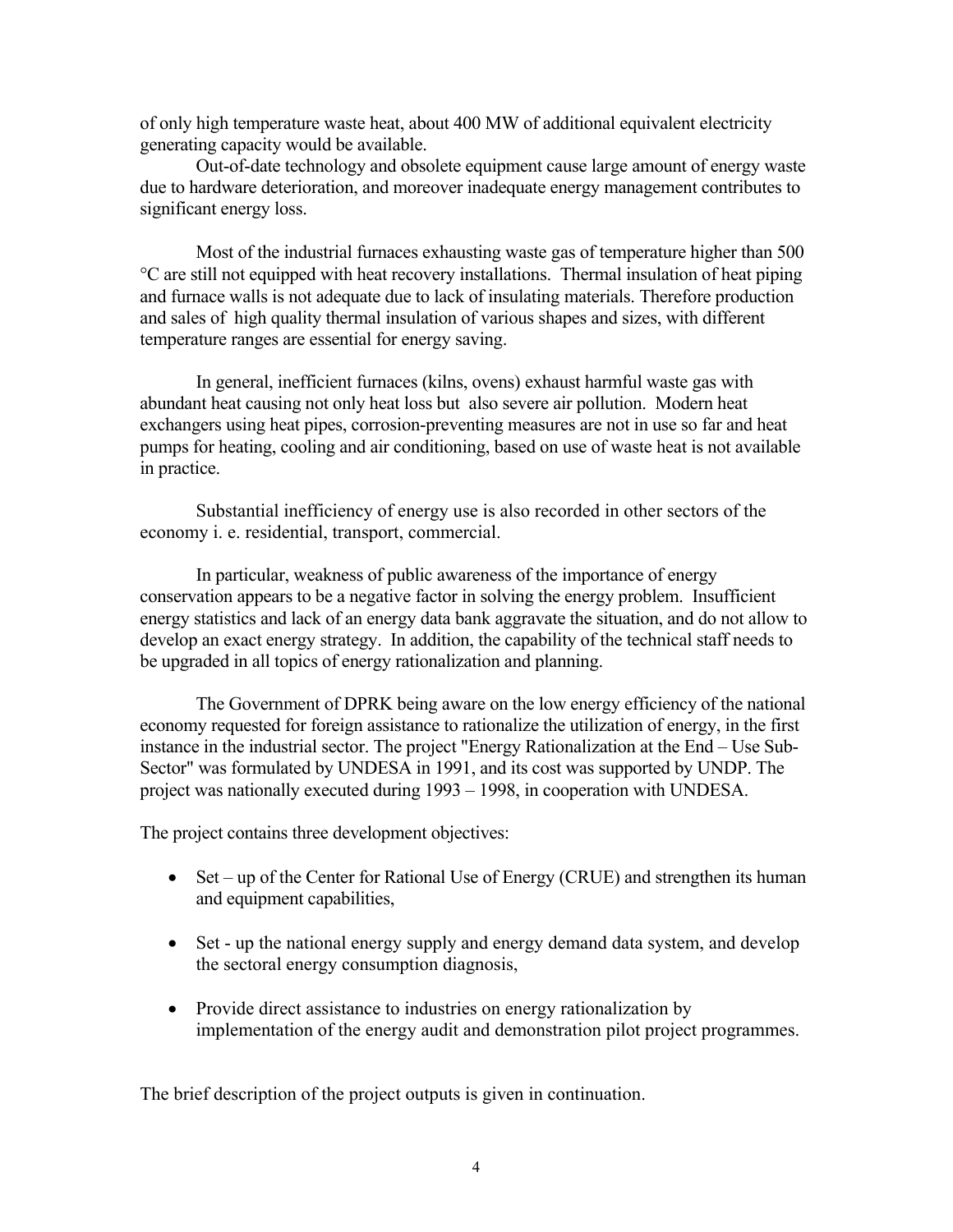### **a) Set – Up of the Center for Rational Use of Energy (CRUE)**

The Center for Rational Use of Energy was considered as a state institution leading in all questions related to energy planning, and energy utilization on the governmental and end users levels.

The institutional set-up of CRUE had been completed in 1996. Its facilities are located in Pyongsong, Docsan Dong County on the grounds of the State Academy of Sciences of DPRK. CRUE occupies a new 7 floor building with the floor area of 2,300 sq m. CRUE is divided into seven departments as follows:

- Energy Data Bank and Energy Planning Dept.
- Energy Audit Dept.
- Industrial Techniques and Processes Dept.
- Total Energy Systems Dept.
- Instrumentation Dept.
- Technical Information and Training Dept.
- Environment Protection Dept.

 In 1999, the total number of CRUE staff accounted for 104. The senior staff is experienced in their professional fields having been before senior staff employed by the Thermal Engineering Institute of the Academy of Sciences of DPRK. Junior staff is mostly graduates from the same Institute.

 Since the start of the project, CRUE acquired a large number of new equipment/instruments for energy audit and laboratories. To secure the mobility of staff in providing consultancy work and research services to the end users of energy, two vehicles were also procured.

### **b) Personnel Training**

For smooth operation of CRUE various special training was provided to its staff.

#### b.1. In-country Training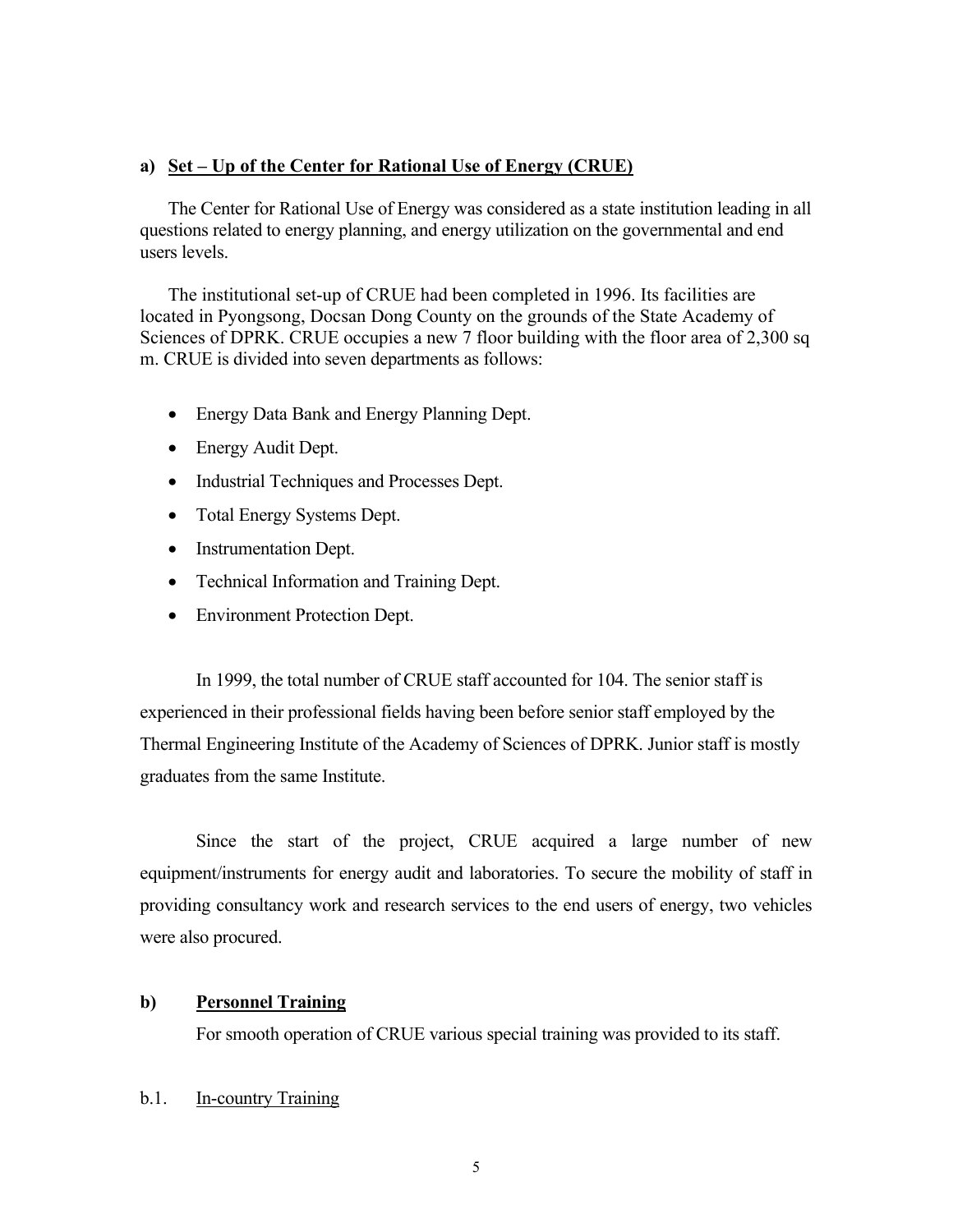A large number of CRUE professionals received in-house training on the subjects listed in continuation. This type of training was provided by the staff of the State Academy of Sciences of DPRK.

- Foreign language (English),
- Thermodynamics and heat transfer,
- Hydrodynamics and aerodynamics,
- Use of energy audit instruments,
- Use and application of computers,
- Electrical engineering.

 It is foreseen that refreshment training on these subjects will continue after the termination of the project. A great deal of the in-country training had been performed by international consultants. The CTA and all consultants taught during their missions to DPRK on various topics in areas of their specialization. Almost 50% of their available time was devoted to training (lectures and on-the-job training). In addition, know-how on new energy related technologies had been transferred to Korean professionals.

An essential element of the training was also CRUE staff participation in all activities of the project

## b.2. Overseas Training

Overseas training encompassed study tour and fellowship programmes.

#### (i) Fellowship Programme.

 The fellowship programme anticipated that 29 Korean professionals will receive one month training on various energy topics in foreign countries. However, due to the availability of additional funds, three (3) more persons were able to participate in the programme. The entire fellowship programme was conducted in industrial, research and scientific institutions in China, Thailand, and Poland. The implementation period started in

6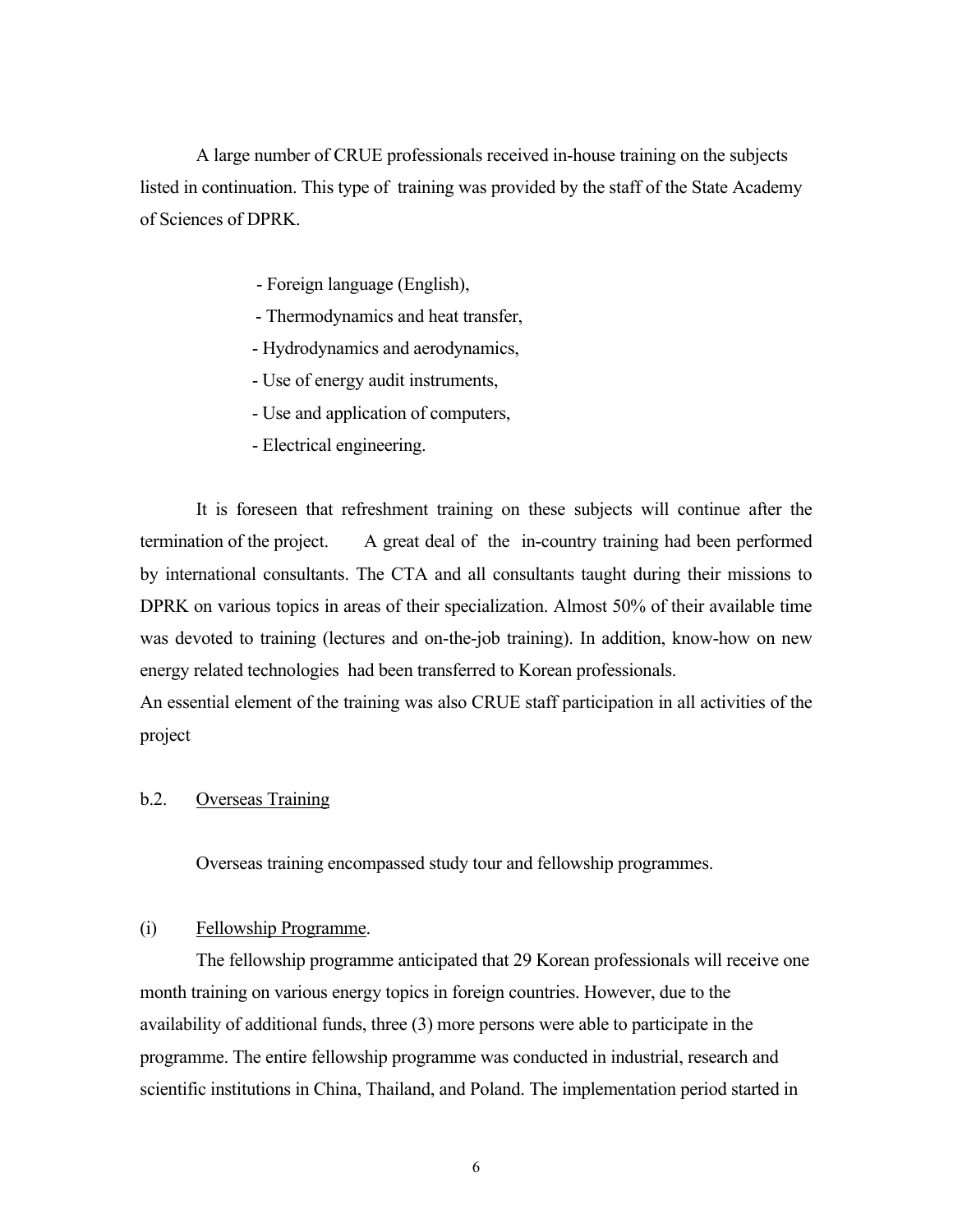1995 and concluded in 1998. The kind of training received under this programme, number of trainees, and host countries are given below:

| - Energy Data Bank and Planning Software | 5 persons | China & Thailand |
|------------------------------------------|-----------|------------------|
| - Total Energy Systems                   | 2 persons | China            |
| - Waste Heat Recovery                    | 3 persons | China            |
| - Heat Recovery Equipment                | 5 persons | China            |
| - Industrial Steam Systems               | 3 persons | Poland           |
| - Thermal Insulation                     | 2 persons | Poland           |
| - Energy Audit Techniques                | 5 persons | Poland & China   |
| - Rational Use of Electricity            | 3 persons | Poland           |
| - Industrial Furnaces                    | 4 persons | China            |

## (ii) Study Tours

 Two study tours for senior Korean professionals were implemented during the run of the project in 1993 and 1996 respectively. China, Thailand, Sweden, Austria, and Poland were visited to familiarize with the state of art of efficient energy equipment, energy conservation research, and energy planning.

### **c) Development of the Energy Data Bank**

 One of the main target of this project was to implement and make operational an energy information system for DPRK and develop a diagnosis of sectoral energy consumption. The knowledge of energy-economy interactions in DPRK seemed to lag behind neighbors and developed countries, and the state of the art in this field showed a lack of up-to-date systematic approach. The most severe difficulty was the absence of properly structured energy information system and not-so-easy availability of required information and data. DPRK has a centralized information system, however, the real energy information

7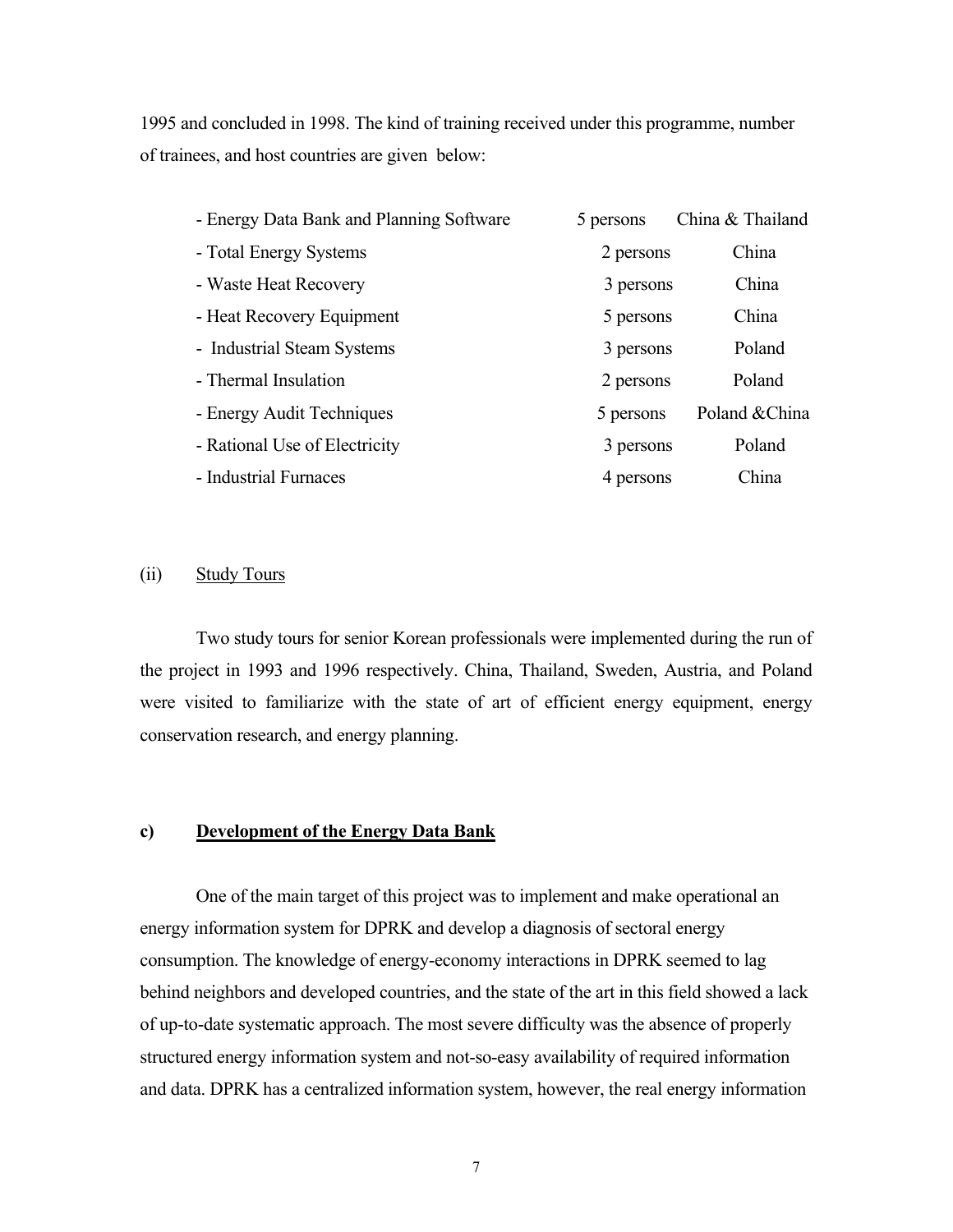system in a well designed structure corresponding to the complexity of the energy system is not existing. During the project implementation, classification of the country's energy system has been developed. Properly structured presentation of the energy system had also been defined not only to reflect the real conditions of the country but also to provide consistency with worldwide or regional database and models.

 As the result of efforts of the Energy Data Bank and Energy Planning Department of CRUE, it was constructed the energy database on a wide spectrum of the whole county's economy spanning from energy production including imports and exports, through transformation, to final consumption. The collected information is the energy time series and technical/economical data for the years 1989 to 1997. Based on the energy data bank established, the team developed the sectoral energy diagnosis system dealing with analytical tools to generate energy balance sheets and to analyze the sectoral indicators like, energy elasticicity, energy intensity, etc. However, due to the confidentiality of energy and economic data in the DPRK, the diagnosis of the sectoral energy consumption, had been developed in Korean version only and, therefore, was not available to foreign consultants. (these documents had been also classified as confidential)

# **d) Direct Assistance to Industries (Energy Audit and Demonstration Projects Programmes)**

(i) Energy Audits

 The energy audit program was implemented by CRUE according to the project schedule. It started early 1994 and was completed in December 1996. Ten (10) various industrial plants underwent detailed energy audit procedure. The plants where the energy audits were performed are:

- 1. Ponghak Foodstuff Factory, Pyong Song City
- 2. Daesong Ceramic Plant, Pyongyang
	- 8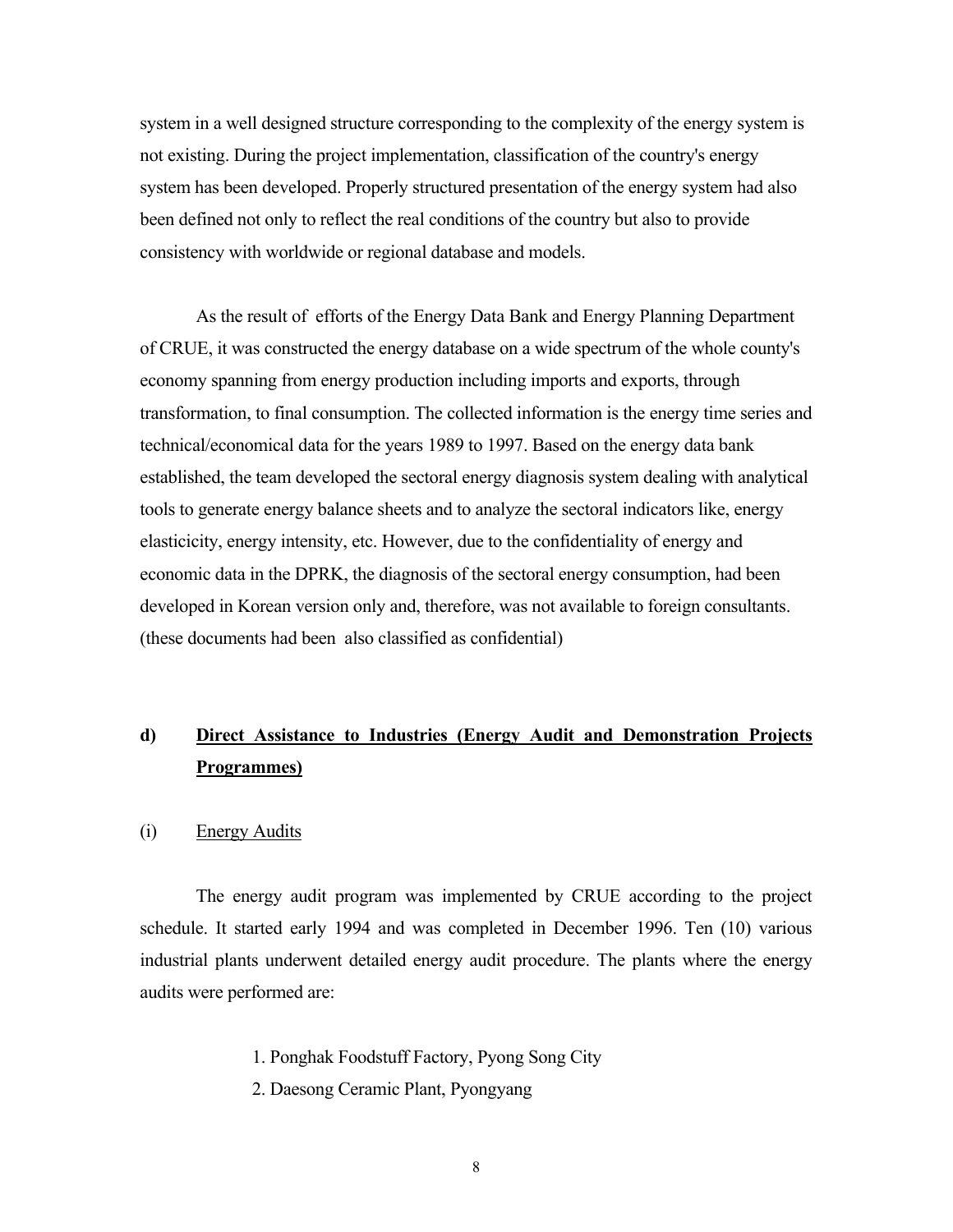- 3. Sunan Furniture Manufacturing Factory, Pyongyang
- 4. Sang Won Cement Complex, Sang Won
- 5. Gang Son Steel Works, Gang Son
- 6. Kimjongtae Electric Locomotive Factory, Pyongyang
- 7. Pyongyang Textile Mill, Pyongyang
- 8. Power Plant at the Pyongyang Textile Mill, Pyongyang
- 9. Pyongyang Children's Confectionery Factory, Pyongyang
- 10. Aeguk Aluminium Window Factory, Pyongyang

 The energy audits revealed various inefficiencies in energy use in plants investigated. The potential for energy savings in the plants audited ranges from 15% to 60% of energy consumed. Measurements performed and energy audit reports developed for each plant satisfied international standards. The deficiencies of energy use were typical and mostly common at all plants audited. The list of deficiencies confirmed by observations, measurements and calculations includes: inefficient combustion of fuels, poor air / fuel ratios, lack of waste heat recovery, excessive energy losses at energy conversion equipment, lack or incomplete thermal insulation and its poor quality, steam and gas leaks, low condensate return rate, lack of basic instrumentation for efficient equipment operation, etc., The inefficiencies of plant, and/or equipment were listed in individual energy audit reports and respective recommendations for improvement were outlined. In general, good housekeeping and low cost measures were recommended.

 Apart of the benefits to industrial plants, the performance of the energy audit programme was also an excellent training provided to CRUE staff.

#### (ii) Demonstration Projects

 The results of energy audits performed in a number of industrial plants in DPRK made possible the proper selection of plant installations which would undergo a modernization in order to achieve substantial and measurable energy savings, and to be the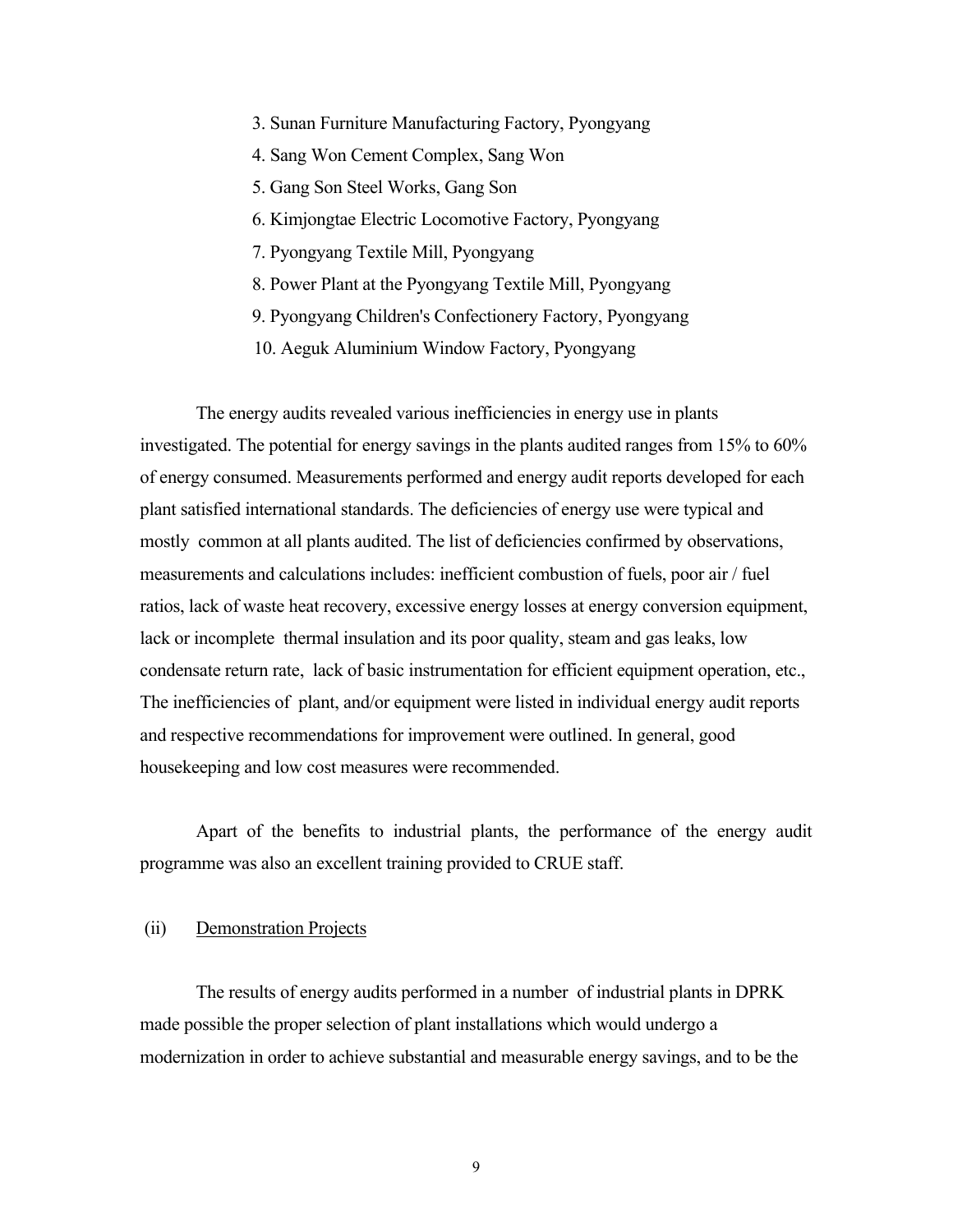demonstration energy saving projects. Three (3) demonstration projects had been selected for implementation. All of them fall in the low/medium cost category. The projects are:

# 1. Waste Heat Recovery at the Forging Furnace. Implemented at the Kimjongtae Electric Locomotive Factory, Pyongyang.

 In the Factory are installed several forging furnaces to preheat steel pieces before they are forged to a desired shape (mostly railway axles). The furnaces are coal fired. Large volumes of hot stack gas are leaving the furnaces, without further utilization, resulting in substantial energy losses. The average temperature of the stack gas is about  $1000^{\circ}$ C. The thermal efficiency of these installations does not exceed 15 per cent.

 To demonstrate practical opportunities for waste heat recovery, one of these furnaces had been selected for modernization and retrofitting. To reduce the energy losses and enhance the efficiency of the installation, the furnace had been reconstructed and a waste heat recovery boiler (WHRB) installed. The flow of high temperature flue gas generates steam in the WHRB. In addition to this, to maximize the utilization of the flue gas energy potential, a combustion air preheater had been also added. The implementation of these measures resulted in a dramatic decrease of the stack gas temperature. The stack gas temperature is now about  $400^{\circ}$ C, and the thermal efficiency of the furnace increased to about 50 per cent. Operating the furnace at full load, the annual energy savings resulting from the implementation of the project would account for 700 Tons of coal per year.

# 2. Improvement of Steam Utilization in the Beer Brewing Process**.** Implemented at the Ponghak Foodstuff Factory, Pyongsong

 One of the departments of the factory is a brewery. Steam is used for the brewing process. Excessive heat losses in this process result from an extensive steam network, lack of thermal insulation of steam pipes and process equipment, and a non existing system for condensate return to boilers.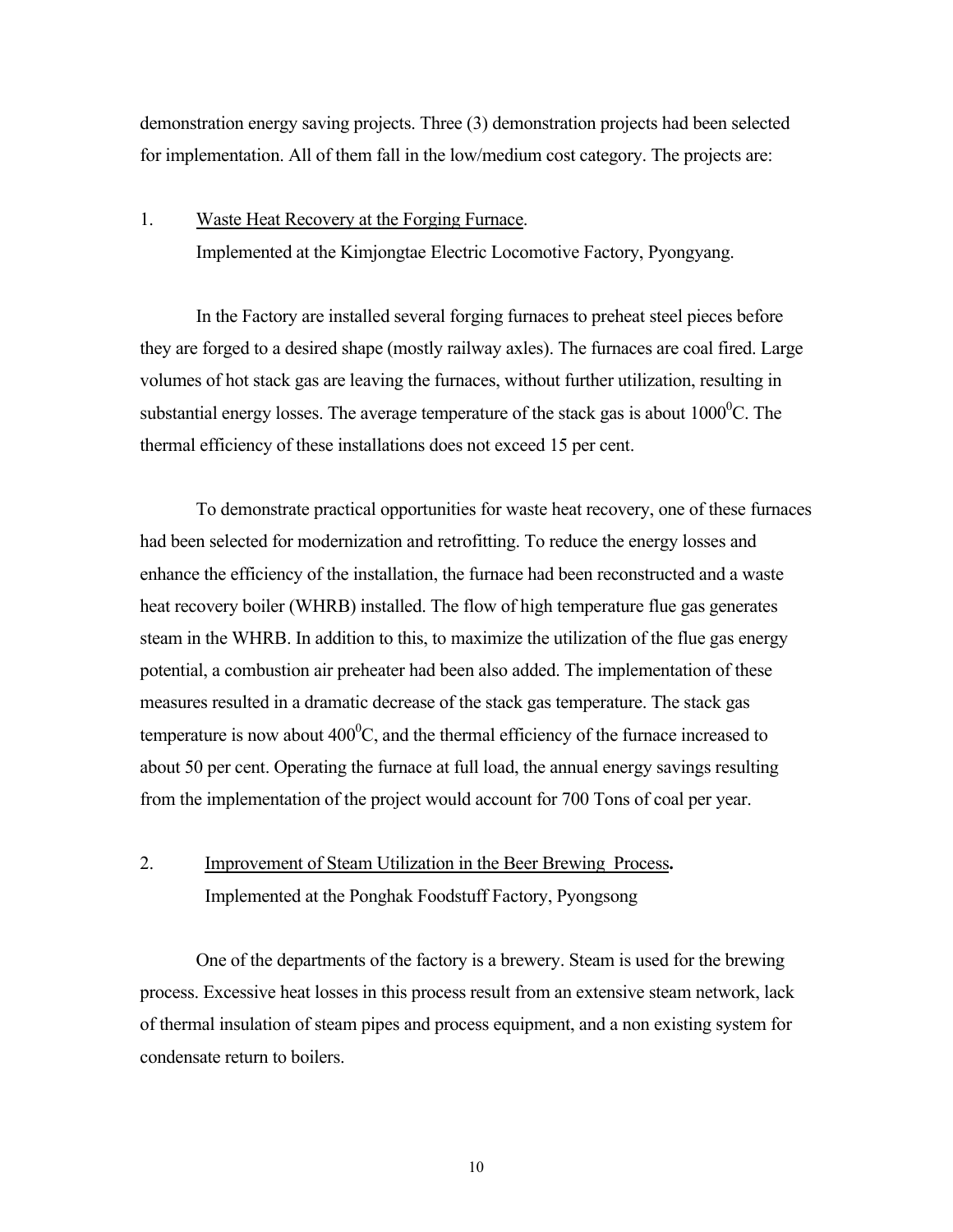The reconstruction carried out for steam system improvement included:

- Re-arrangement of the steam pipe network,
- Arrangements for condensate piping,
- Installation of steam traps, strainers, and sight glasses,
- Installing thermal insulation on pipes, heat exchangers, and the condensate tank,
- Installing a steam meter for monitoring the steam consuption.

 Reducing heat losses from the steam pipes and process equipment, and the collection of condensate followed by its return to boilers resulted in energy (steam) savings in the order of 35%.

# 3. Improvement of Electricity Use (VSD application) Implemented at the Ponghak Foodstuff Factory, Pyongsong.

 An electronic frequency control system (Frequency Converter) was applied to the elecric motor rated 40 KW driving a fan supplying combustion air to the steam boiler at the Ponhak Foodstuff Factory.

Under the boiler's routine operation with variable demand for combustion air, the application of the Variable Speed Drive system resulted in electricity savings up to 30%.

# **3. Opportunities for Energy Rationalization**

Numerous opportunities for energy rationalization/conservation exist in all sectors of the economy of DPRK. They are very typical and their full list can be found in handbooks on energy conservation. Therefore, the intention of the author is not to provide a complete checklist but only to address selected problems that might be solved in the country. In particular, the problems are addressed to **industries**, however, some of them may apply to other sectors (e.g residential). Areas for improvements are:

- inefficient combustion of domestic coal and low combustion efficiency in boilers and furnaces,
- insufficient, or lack of waste heat recovery systems in industries,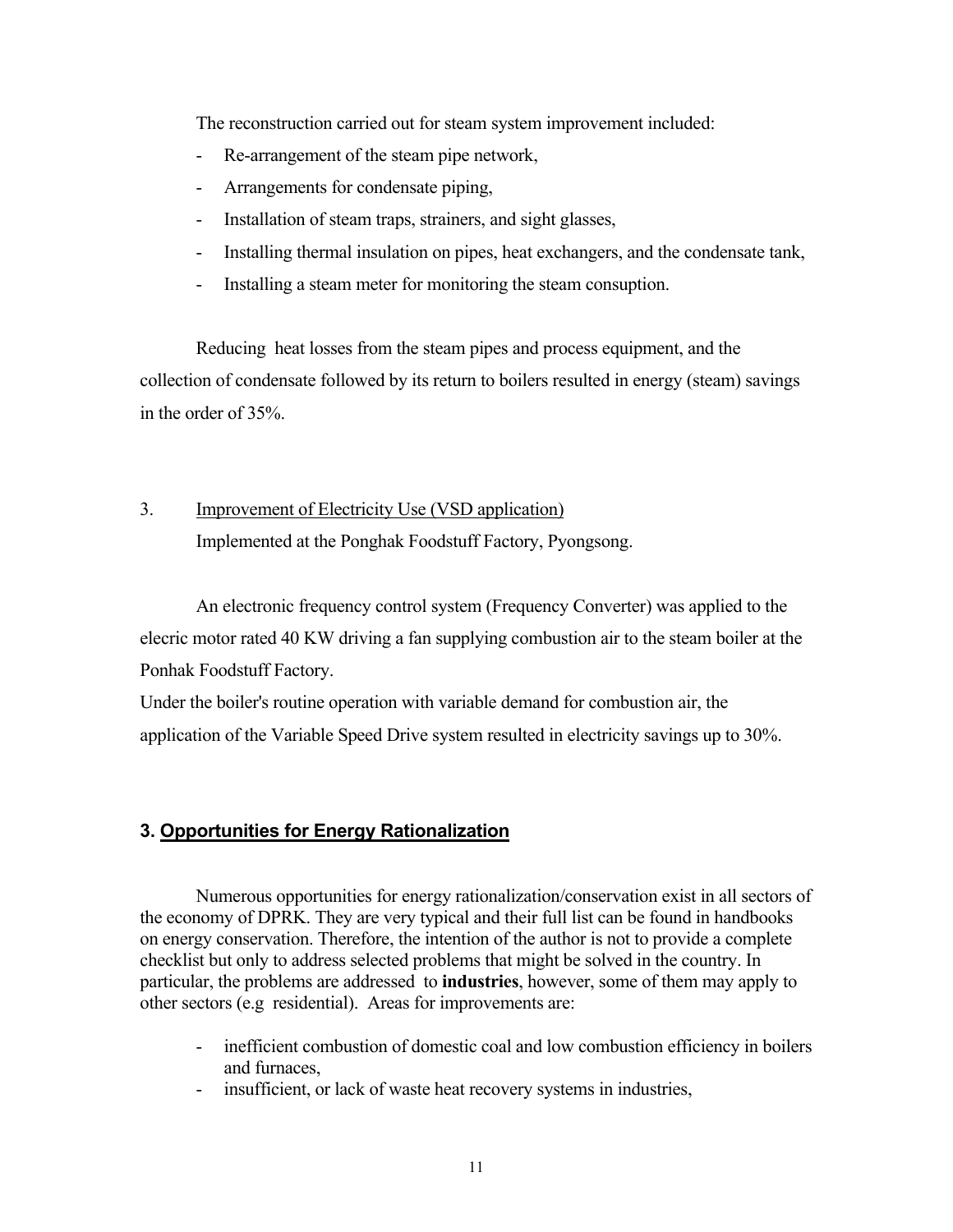- inefficient steam and condensate utilization,
- poor thermal insulation of pipes and energy installations,
- excessive radiation and convection losses of industrial and residential buildings structures,
- lack of instrumentation for efficient of energy use, and for overall energy management of a plant,
- inadequate skills of plant staff in solving energy rationalization problems.

The quantity of energy could be saved depends on applied energy rationalization measures. The energy rationalization measures are classified into three categories.

- Category I. Housekeeping measures, which require little or no investment since they generally involve improvement in maintenance and operating procedures. The expenditure Simple Payback Periods (SPPs) are usually less than one year.
- Category II. Process improvement measures to the existing process equipment. They require moderate capital expence, generally to retrofit the existing equipment and the SPPs may range feom 1 to 3 years.
- Category III. Major equipment changes. These are measures which provide for the addition of new equipment or the replacement of existing equipment by more efficient.They require larger capital expenditures. Generally, the investment SPPs are more than 5 years.

Due to a difficult economic situation of DPRK, it is not expected that major improvements in energy use will be achieved by implementation of Category III measures (major equipment changes). Priority will be given to the energy improvement measures falling into the Categories I and II (no cost and low cost measures). A list of respective energy improvement measures is given in continuation:

- enhancement of combustion efficiency in boilers and furnaces,
- steam, air, water, and gas leakage elimination in plants,
- loss reduction in steam generation, distribution, and use,
- collection and reuse of condensate,
- heat loss reduction in energy transforming installations,
- improvement of thermal insulation of the plant pipework and installations,
- applications of waste heat recovery systems,
- reduction of heat losses from the structure of industrial and residential buildings,
- application of instruments to support plant energy management and to monitor energy use,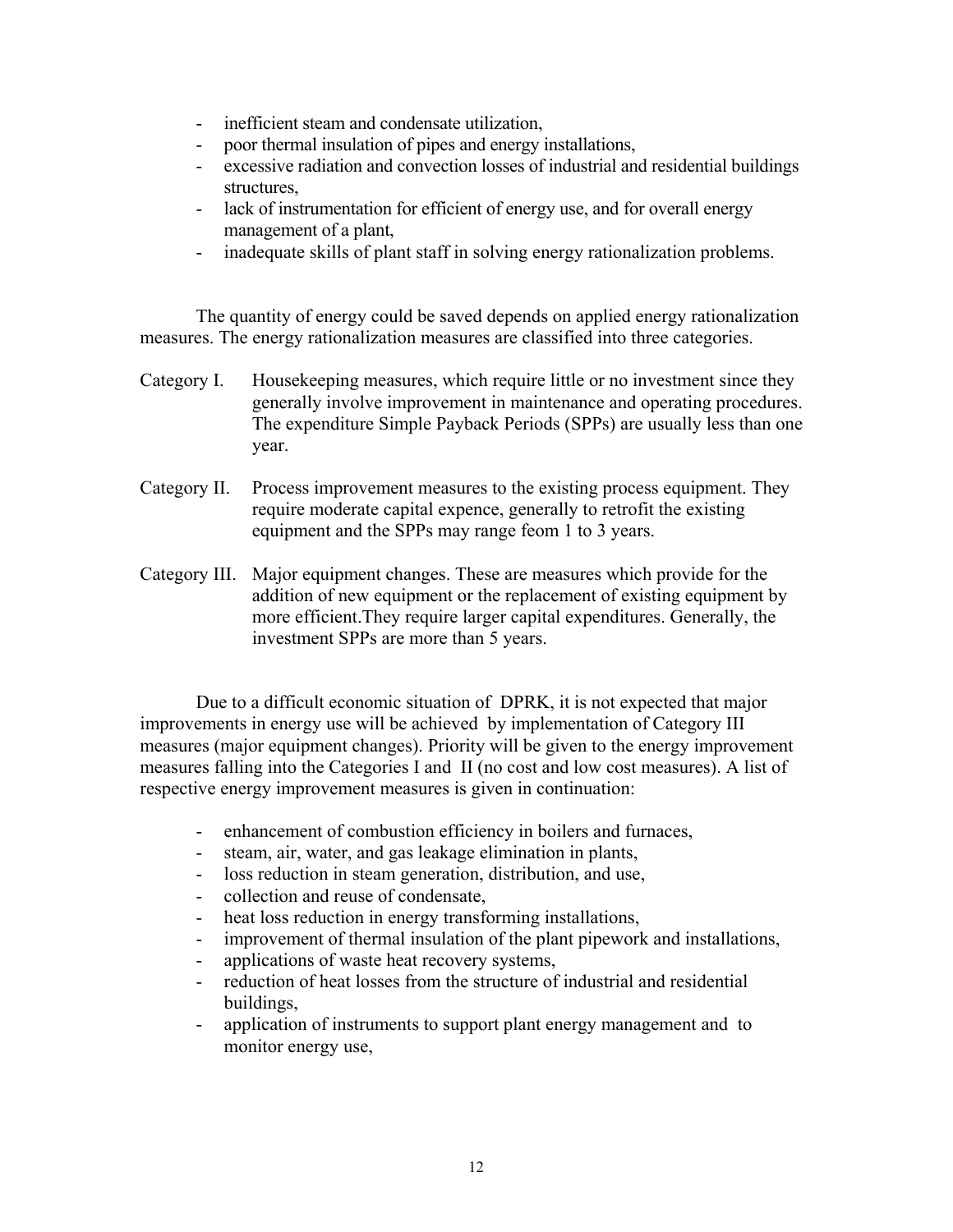It is estimated that implementation of energy rationalization measures, qualified under Categories I and II, may reduce by at least 40% the excess of energy consumed.

# **4. Conclusions and Recommendations**

The Energy Rationalization Program in DPRK was initiated in 1990s by establishing the Center for Rational Use of Energy, and its successful work in the industrial sector of DPRK. To have further smooth developments in energy rationalization more efforts have to be done. It is expected that the recommendations listed in continuation may facilitate decisions of respective authorities of DPRK, and potential donors to develop and finance of future projects.

- 1. To absorb the know- how and new trends in world's developments in energy rationalization, the knowledge of foreign languages by DPRK professionals is essential. The current status is unsatisfactory, and the expansion of intensive English language training is recommended.
- 2. CRUE would continue energy planning activities, and should aim at upgrading the infrastructure of the existing energy information system followed by the development effective tools for it's collection. Therefore, it is recommended that expatriate donors may consider a funding assistance for follow up of this work, particularly for establishment of energy information intranet system linking energy related institutions, major energy producers and consumers, and national information offices.
- 3. CRUE would continue its energy audit program in industries. However, the expansion of the energy audits to other sectors of economy (Residential, Transport, etc) is recommended. Foreign technical and financial assistance would be required.
- 4. A number of industries were established in the 1950s (or before). In many cases the technologies applied are outdated and very energy intensive. Therefore, it is recommended to perform a detailed review of the industrial sector to identify plants where old and energy intensive technologies could be replaced by new and energy efficient. Technology replacement may bring large energy savings in a factory, however, its implementation requires considerable investments.
- 5. It is also recommended to continue research on efficient combustion of local fuels, and develop efficient combustion installations for stoves, boilers, and furnaces.